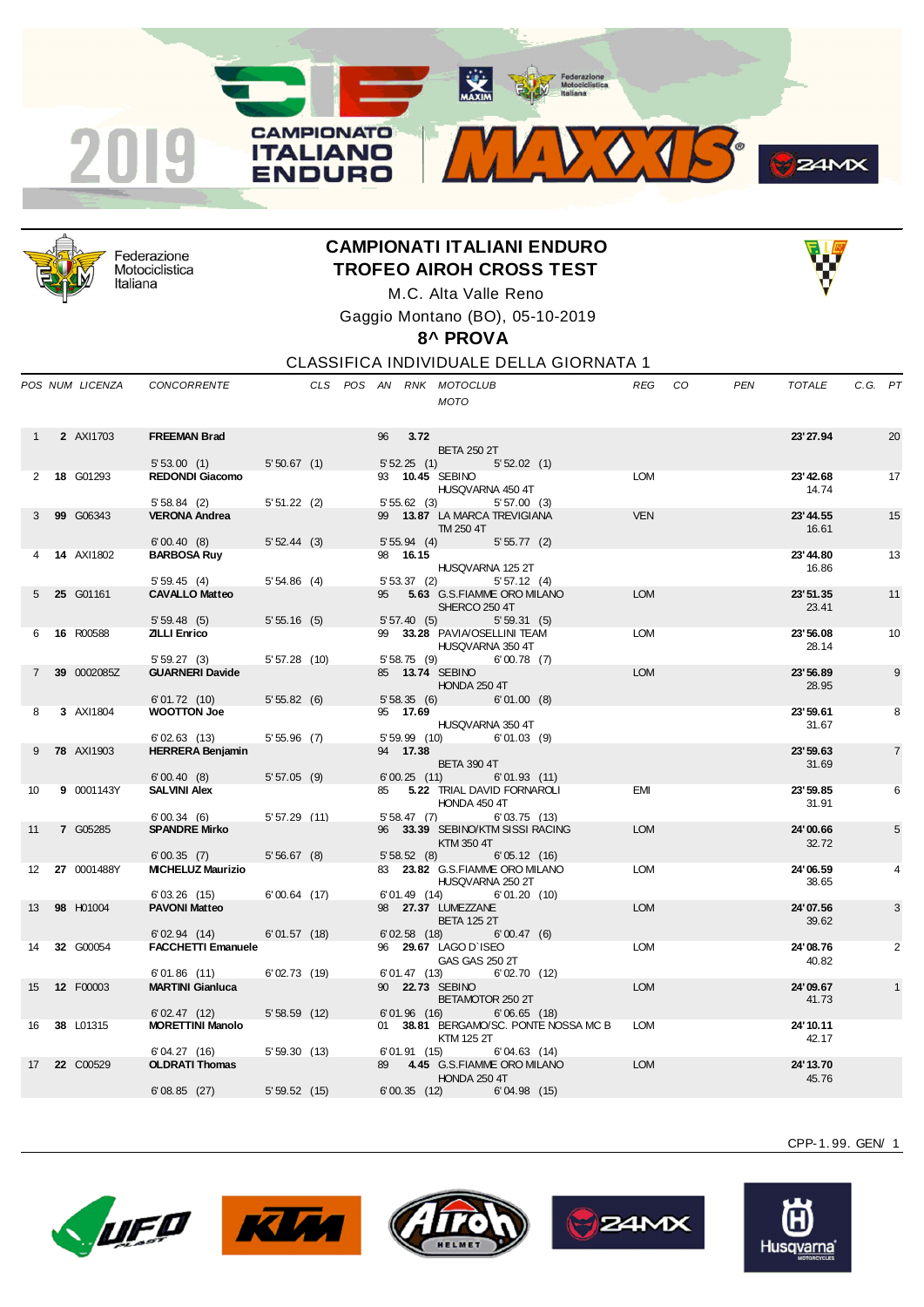MAXIM Pederazione

**CAMPIONATO** 

**ITALIANO** 

**ENDURO** 

2019

MIDOJS

|    |                    | POS NUM LICENZA CONCORRENTE             |                |    |  |                 | CLS POS AN RNK MOTOCLUB                                                       |                 | REG CO     | <b>PEN</b> | TOTALE                | C.G. PT |  |
|----|--------------------|-----------------------------------------|----------------|----|--|-----------------|-------------------------------------------------------------------------------|-----------------|------------|------------|-----------------------|---------|--|
|    |                    |                                         |                |    |  |                 | <b>MOTO</b>                                                                   |                 |            |            |                       |         |  |
|    | 18 90 F00199       | <b>MORONI Rudy</b>                      |                |    |  |                 | 90 18.65 LAGO D'ISEO<br>KTM 250 4T                                            |                 | LOM        |            | 24' 16.35<br>48.41    |         |  |
| 19 | <b>79 G04853</b>   | 6'08.03(24)<br><b>BRESOLIN Matteo</b>   | 6'00.37 (16)   |    |  |                 | 6'02.39 (17) 6'05.56 (17)<br>94 <b>52.46 AMX</b><br>KTM 250 4T                |                 | EMI        |            | 24' 26.75<br>58.81    |         |  |
| 20 | 59 G02755          | 6'08.70(25)<br><b>VIGLINO Giorgio</b>   | 6'03.98(21)    |    |  |                 | $6'05.09$ $(21)$<br>96 64.95 PAVIA<br><b>BETA 250 2T</b>                      | 6'08.98(22)     | LOM        |            | 24' 27.04<br>59.10    |         |  |
| 21 | 26 100051          | 6'07.48(21)<br><b>BRUSCHI Nicolo</b>    | 6'05.11(22)    |    |  |                 | 6'06.96 (23) 6'07.49 (19)<br>94 <b>42.15   PAVIA</b><br>HONDA 300 4T          |                 | <b>LOM</b> |            | 24' 27.08<br>59.14    |         |  |
| 22 | 20 G00055          | 6'05.37(17)<br><b>RECCHIA Nicola</b>    | 6'03.38(20)    |    |  |                 | 6'06.02 (22) 6'12.31 (29)<br>95 39.35 MANZANO                                 |                 | <b>FVG</b> |            | 24' 28.76             |         |  |
|    |                    | 6'08.84(26)                             | 6'06.12(25)    |    |  |                 | HONDA 250 4T<br>$6'04.93$ $(20)$ $6'08.87$ $(20)$                             |                 |            |            | 1'00.82               |         |  |
| 23 | 60 B01662          | <b>MARCOTULLI Luca</b><br>6'07.91 (23)  | 6'07.29(29)    |    |  |                 | 89 44.15 TRIAL DAVID FORNAROLI<br>GAS GAS 300 2T<br>6'08.96 (21) 6'08.96 (21) |                 | <b>EMI</b> |            | 24' 32.45<br>1'04.51  |         |  |
| 24 | 91 F00821          | <b>MONTANARI Tommaso</b>                |                |    |  |                 | 91 28.03 SEBINO<br>KTM 125 2T                                                 |                 | LOM        |            | 24'33.82<br>1'05.88   |         |  |
| 25 | <b>53 S00913</b>   | 6'06.72(18)<br><b>CRISTINI Simone</b>   | 6'08.69(33)    |    |  |                 | $6'08.47$ (28) $6'09.94$ (25)<br>01 56.60 LAGO D'ISEO<br>KTM 125 2T           |                 | <b>LOM</b> |            | 24'34.72<br>1'06.78   |         |  |
|    | 26 102 AXI1615     | 6'07.03 (19)<br>POHJOLA Eemil           | 6'05.69(24)    |    |  | 94 33.23        | 6' 11.04 (33) 6' 10.96 (27)<br>TM 300 4T                                      |                 |            |            | 24' 35.16<br>1'07.22  |         |  |
| 27 | 80 F00408          | 6'11.90(36)<br><b>MORI Niccolo'</b>     | 6'05.61(23)    |    |  | $6'07.86$ (24)  | 6'09.79 (24)<br>91 45.42 TRIAL DAVID FORNAROLI                                |                 | <b>EMI</b> |            | 24' 38.49             |         |  |
|    |                    | 6' 11.52 (34)                           | 6'06.53(27)    |    |  | 6'08.37(27)     | <b>BETA 250 2T</b>                                                            | $6' 12.07$ (28) |            |            | 1' 10.55              |         |  |
| 28 | <b>19 M01918</b>   | <b>BERNINI Lorenzo</b><br>6'09.52(28)   | 6'07.51(30)    | 2T |  | 6' 11.63 (37)   | 02 90.86 BERGAMO/SC. PONTE NOSSA MC B<br>KTM 125 2T                           | 6' 13.59 (32)   | <b>LOM</b> |            | 24' 42.25<br>1' 14.31 |         |  |
| 29 | 24 M03596          | <b>SCARPELLI Niccolo'</b>               |                |    |  |                 | 91 38.44 PAVIA<br>KTM 250 4T                                                  |                 | <b>LOM</b> |            | 24' 42.30<br>1' 14.36 |         |  |
|    | 30 117 V02965      | 6'09.61(29)<br><b>VAUDAN Alexandre</b>  | 6'08.92(34)    |    |  | $6'09.86$ (32)  | 6' 13.91 (33)<br>94 163.35 PAVIA<br>HUSQVARNA 250 4T                          |                 | <b>LOM</b> |            | 24' 42.79<br>1' 14.85 |         |  |
| 31 | 44 B00063          | 6'10.12(30)<br><b>PHILIPPAERTS Deny</b> | 6'07.75(31)    |    |  |                 | 6'09.47 (31) 6'15.45 (38)<br>88  25.53  SEBINO<br><b>BETA 300 2T</b>          |                 | <b>LOM</b> |            | 24' 43.21<br>1' 15.27 |         |  |
| 32 | <b>94 N01373</b>   | 6' 14.81 (43)<br><b>FABRIS Riccardo</b> | 6'07.02(28)    | 2T |  |                 | $6'08.14$ (25) $6'13.24$ (31)<br>02 67.85 GAERNE<br>KTM 125 2T                |                 | <b>VEN</b> |            | 24' 44.27<br>1' 16.33 |         |  |
|    | 33 136 M01743      | 6' 11.87 (35)<br><b>GOGGIA Sonny</b>    | 6'06.25(26)    |    |  |                 | 6' 11.24 (34) 6' 14.91 (36)<br>94 51.26 SEBINO                                |                 | <b>LOM</b> |            | 24' 45.56             |         |  |
|    | 34 70 100111       | 6'07.10(20)<br><b>MANCUSO Giuliano</b>  | 6'11.66 (39)   |    |  | 6' 11.24 (34)   | <b>BETA 300 2T</b><br>96 41.83 MOTOCLUB DELLO STRETTO ME                      | $6' 15.56$ (39) | <b>SIC</b> |            | 1' 17.62<br>24' 48.21 |         |  |
| 35 | 30 G00225          | 6' 12.34 (37)<br><b>MARINI Thomas</b>   | 6'08.07(32)    |    |  | $6' 12.57$ (38) | <b>BETA 250 2T</b><br>97 47.12 SAN MARINO                                     | $6' 15.23$ (37) | <b>MAR</b> |            | 1'20.27<br>24' 48.30  |         |  |
| 36 | <b>13</b> 0001191Y | 6' 15.39 (46)<br><b>MONNI Manuel</b>    | 6'10.91(36)    |    |  | 6'08.87(29)     | <b>BETA 300 2T</b><br>84 26.44 G.S.FIAMME ORO MILANO                          | 6' 13.13 (30)   | <b>LOM</b> |            | 1'20.36<br>24' 51.49  |         |  |
|    | 37 104 L04059      | 6'14.46(41)<br><b>CANDIDO Stefano</b>   | $6'10.06$ (35) | 2T |  | 6'11.39(36)     | <b>BETA 300 2T</b><br>98 96.48 MANZANO                                        | $6' 15.58$ (40) | <b>FVG</b> |            | 1'23.55<br>24' 54.30  |         |  |
|    |                    | 6'16.03(50)                             | 6' 13.81 (48)  |    |  | 6' 13.80 (41)   | TM 300 2T                                                                     | 6'10.66(26)     |            |            | 1'26.36               |         |  |
| 38 | 92 F00060          | <b>CONFORTI Guido</b><br>6'12.54(38)    | 6' 11.61 (38)  |    |  | $6' 13.09$ (39) | 92 54.20 A.M. ALTA VALDELSA<br>HUSQVARNA 125 2T                               | 6' 17.78 (42)   | <b>TOS</b> |            | 24' 55.02<br>1'27.08  |         |  |
|    |                    |                                         |                |    |  |                 |                                                                               |                 |            |            |                       |         |  |

CPP-1. 99. GEN/ 2

**B**Z4MX









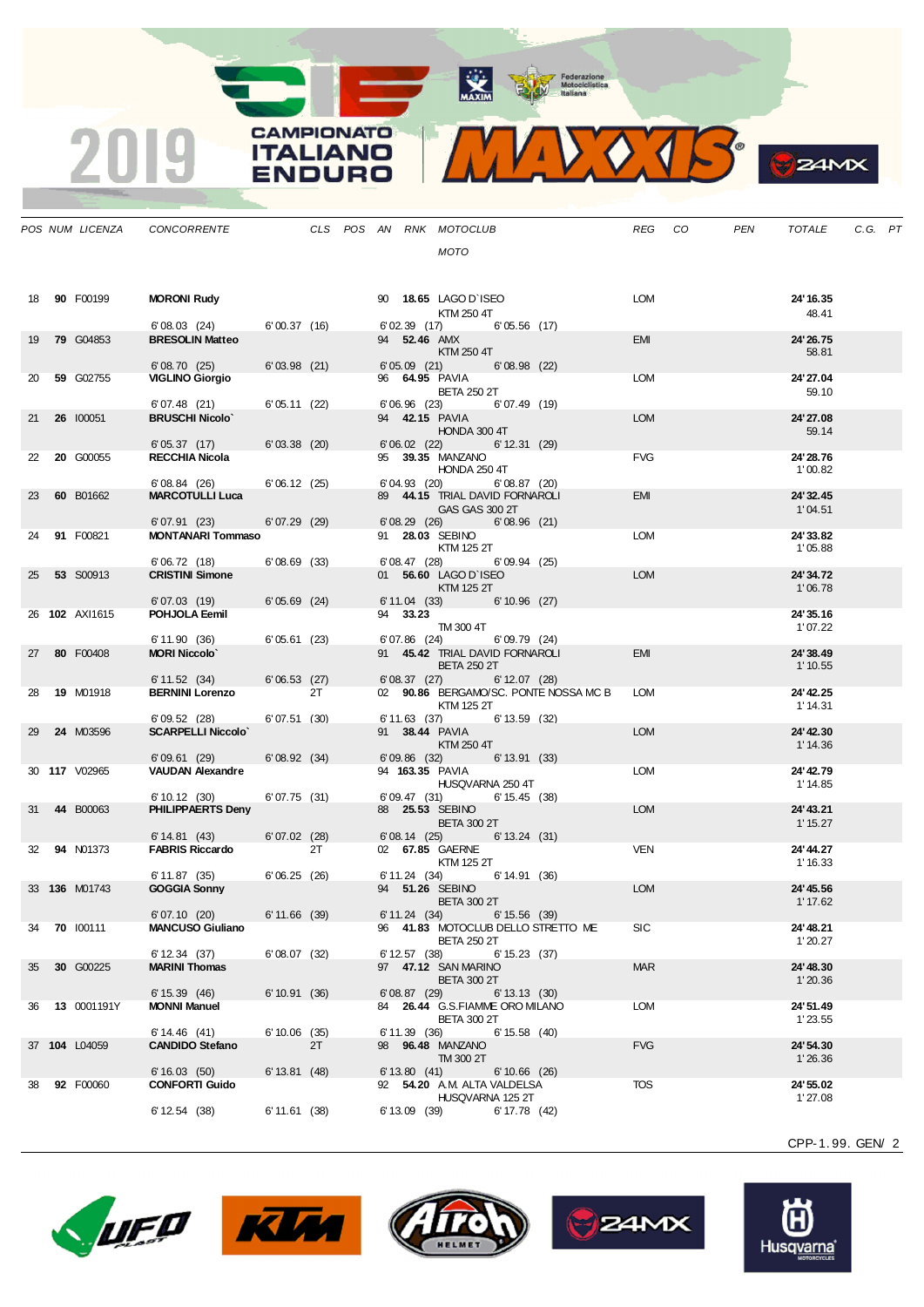MAXIM Pederazione



**B**ZAMX

|    | POS NUM LICENZA      | CONCORRENTE                                |                 |    |  |                   | CLS POS AN RNK MOTOCLUB                               |                   | REG        | CO | PEN | TOTALE               | C.G. PT |  |
|----|----------------------|--------------------------------------------|-----------------|----|--|-------------------|-------------------------------------------------------|-------------------|------------|----|-----|----------------------|---------|--|
|    |                      |                                            |                 |    |  |                   | <b>MOTO</b>                                           |                   |            |    |     |                      |         |  |
|    |                      |                                            |                 |    |  |                   |                                                       |                   |            |    |     |                      |         |  |
|    |                      |                                            |                 |    |  |                   |                                                       |                   | <b>LOM</b> |    |     | 24' 55.29            |         |  |
|    | 39 71 R03010         | <b>RINALDI Enrico</b>                      |                 |    |  |                   | 01 50.49 RS 77<br>HUSQVARNA 300 2T                    |                   |            |    |     | 1'27.35              |         |  |
|    |                      | 6' 18.08 (58) 6' 13.87 (49)                |                 |    |  |                   | 6'09.30(30)                                           | 6' 14.04 (34)     |            |    |     |                      |         |  |
|    | 40 108 R01751        | <b>GIOVANARDI Giovanni</b>                 |                 | 4T |  |                   | 96 108.26 AMX<br>KTM 350 4T                           |                   | EMI        |    |     | 24' 55.46<br>1'27.52 |         |  |
|    |                      | 6'10.15(32)                                | 6' 11.07 (37)   |    |  |                   | 6' 14.15 (43) 6' 20.09 (48)                           |                   |            |    |     |                      |         |  |
|    | 41 206 100791        | <b>FERRI Francesco</b>                     |                 |    |  |                   | 91 112.37 IL MONTE                                    |                   | <b>EMI</b> |    |     | 24' 58.22            |         |  |
|    |                      | 6' 10.70 (33)                              | 6' 12.07 (40)   |    |  |                   | KTM 450 4T<br>$6' 14.03$ (42) $6' 21.42$ (52)         |                   |            |    |     | 1'30.28              |         |  |
|    | 42 103 Q00207        | <b>GECCHELE Fabio</b>                      |                 |    |  |                   | 89 86.89 LA MARCA TREVIGIANA                          |                   | <b>VEN</b> |    |     | 24' 58.83            |         |  |
|    |                      | 6' 14.97 (45)                              | 6' 12.25 (41)   |    |  |                   | HUSQVARNA 350 4T<br>6' 13.70 (40) 6' 17.91 (43)       |                   |            |    |     | 1'30.89              |         |  |
|    | 43 119 AXI1907       | <b>HERRERA Camilo</b>                      |                 |    |  | 02 S.R            |                                                       |                   |            |    |     | 25'01.62             |         |  |
|    |                      |                                            |                 |    |  |                   | <b>BETA 125 2T</b>                                    |                   |            |    |     | 1'33.68              |         |  |
|    | 69 L01586            | 6'19.85(61)<br><b>GRIGIS Matteo</b>        | 6' 12.82 (42)   |    |  |                   | 6' 14.80 (44) 6' 14.15 (35)<br>01 71.38 SEBINO        |                   | <b>LOM</b> |    |     | 25'05.40             |         |  |
|    |                      |                                            |                 |    |  |                   | YAMAHA 125 2T                                         |                   |            |    |     | 1'37.46              |         |  |
|    | 45 107 M01854        | 6'16.62(51)<br><b>BERRI Giorgio</b>        | 6' 15.23 (52)   | 4T |  |                   | 6' 17.67 (49)<br>94 107.39 VALDISIEVE                 | $6' 15.88$ (41)   | <b>TOS</b> |    |     | 25'05.76             |         |  |
|    |                      |                                            |                 |    |  |                   | KTM 350 4T                                            |                   |            |    |     | 1'37.82              |         |  |
| 46 | 42 M00399            | 6'10.12(30)<br><b>MARTINI Andrea</b>       | 6' 16.22 (54)   |    |  |                   | 6' 19.95 (55) 6' 19.47 (45)<br>99 102.95 SANREMO      |                   | LIG        |    |     | 25'06.29             |         |  |
|    |                      |                                            |                 |    |  |                   | HUSQVARNA 300 2T                                      |                   |            |    |     | 1'38.35              |         |  |
|    |                      | 6' 15.59 (49)                              | 6' 13.03 (44)   |    |  |                   | 6' 16.50 (47)                                         | 6'21.17(51)       |            |    |     |                      |         |  |
| 47 | 67 L03666            | <b>SERVALLI Francesco</b>                  |                 | 2T |  |                   | 02 97.73 SEBINO/KTM SISSI RACING<br>KTM 125 2T        |                   | <b>LOM</b> |    |     | 25'07.23<br>1'39.29  |         |  |
|    |                      | $6' 14.86$ (44)                            | 6' 12.83 (43)   |    |  |                   | $6' 17.18$ (48) $6' 22.36$ (55)                       |                   |            |    |     |                      |         |  |
|    | 48 <b>105</b> V02967 | <b>MICHAUD Kelien</b>                      |                 |    |  |                   | 93 100.41 PAVIA<br>KTM 350 4T                         |                   | <b>LOM</b> |    |     | 25'07.85<br>1'39.91  |         |  |
|    |                      | 6' 14.54 (42)                              | 6' 13.43 (47)   |    |  |                   | 6' 19.16 (51)                                         | 6'20.72(50)       |            |    |     |                      |         |  |
|    | 49 109 C00470        | <b>TAGLIAFERRI Michele</b>                 |                 |    |  |                   | 88 109.41 SEBINO<br>KTM 350 4T                        |                   | <b>LOM</b> |    |     | 25'08.60<br>1'40.66  |         |  |
|    |                      | 6' 15.42 (47)                              | 6' 13.19 (46)   |    |  |                   | $6' 15.63$ (46)                                       | 6'24.36(60)       |            |    |     |                      |         |  |
| 50 | 17 M03590            | <b>BRUNENGO Igor</b>                       |                 |    |  |                   | 98 62.41 GRANOZZO CON MONTICELLO                      |                   | PIE        |    |     | 25' 10.53            |         |  |
|    |                      | 6' 14.19 (40)                              | 6'16.62(55)     |    |  |                   | <b>BETA 125 2T</b><br>6' 19.91 (54) 6' 19.81 (47)     |                   |            |    |     | 1'42.59              |         |  |
|    | 51 211 T01239        | <b>COLARUSSO Filippo</b>                   |                 |    |  |                   | 02 120.89 GAERNE                                      |                   | <b>VEN</b> |    |     | 25' 12.58            |         |  |
|    |                      | 6'16.66(52)                                | 6' 15.14 (51)   |    |  |                   | <b>BETA 125 2T</b><br>$6' 18.44$ (50) $6' 22.34$ (54) |                   |            |    |     | 1' 44.64             |         |  |
|    | 52 110 G02405        | <b>MARTINI Simone</b>                      |                 |    |  |                   | 92 111.84 SANREMO                                     |                   | LIG        |    |     | 25' 19.02            |         |  |
|    |                      | 6'21.84 (65)                               | 6' 18.22(59)    |    |  |                   | HUSQVARNA 250 4T<br>6' 19.38 (52) 6' 19.58 (46)       |                   |            |    |     | 1'51.08              |         |  |
|    | 53 74 L01587         | <b>GRIGIS Thomas</b>                       |                 |    |  |                   | 01 83.25 SEBINO                                       |                   | <b>LOM</b> |    |     | 25' 19.03            |         |  |
|    |                      |                                            |                 |    |  |                   | YAMAHA 125 2T                                         |                   |            |    |     | 1'51.09              |         |  |
|    | 54 201 G06836        | 6'17.67(56)<br><b>GARNERO Stefano</b>      | 6' 14.99 (50)   |    |  |                   | 6'26.11(69)<br>93 77.78 VITTORIO ALFIERI              | 6'20.26(49)       | PIE        |    |     | 25' 20.16            |         |  |
|    |                      |                                            |                 |    |  |                   | GAS GAS 300 2T                                        |                   |            |    |     | 1'52.22              |         |  |
| 55 | 54 0001527Z          | $6'$ 22.51 $(68)$<br><b>BELOTTI Andrea</b> | 6'24.13 (69)    |    |  |                   | $6'14.98$ (45) $6'18.54$ (44)<br>81 77.11 LAGO D'ISEO |                   | <b>LOM</b> |    |     | 25' 25.20            |         |  |
|    |                      |                                            |                 |    |  |                   | KTM 450 4T                                            |                   |            |    |     | 1'57.26              |         |  |
| 56 | 56 103083            | 6' 17.71 (57)<br><b>GIUSTI Francesco</b>   | 6' 17.85 (58)   | 2T |  | 6' 24.49 (64)     | 01 91.14 PEGASO                                       | 6'25.15(63)       | <b>TOS</b> |    |     | 25' 25.43            |         |  |
|    |                      |                                            |                 |    |  |                   | <b>BETA 125 2T</b>                                    |                   |            |    |     | 1'57.49              |         |  |
|    |                      | 6' 17.26 (55)                              | $6' 16.08$ (53) |    |  | $6'$ 22.30 $(60)$ |                                                       | 6'29.79 (71)      |            |    |     |                      |         |  |
|    | 57 203 N02280        | <b>VEZZANI Giovanni</b>                    |                 |    |  |                   | 02 108.77 PAVIA<br>YAMAHA 125 2T                      |                   | <b>LOM</b> |    |     | 25' 25.55<br>1'57.61 |         |  |
|    |                      | 6' 15.50 (48)                              | 6'16.71(56)     |    |  | 6'24.94 (68)      |                                                       | 6'28.40(68)       |            |    |     |                      |         |  |
|    | 58 <b>112</b> M01726 | <b>FERRARI Mariopaolo</b>                  |                 | 4T |  |                   | 70 118.53 PEGASO<br>KTM 350 4T                        |                   | <b>TOS</b> |    |     | 25' 26.10<br>1'58.16 |         |  |
|    |                      | 6' 18.43 (59)                              | 6' 18.36 (60)   |    |  | $6'$ 22.69 $(61)$ |                                                       | 6'26.62(65)       |            |    |     |                      |         |  |
| 59 | 82 C00521            | <b>MARMI Giacomo</b>                       |                 |    |  |                   | 88 82.40 LA GUARDIA A.S.D.<br><b>BETA 125 2T</b>      |                   | ЦG         |    |     | 25' 26.33<br>1'58.39 |         |  |
|    |                      | 6'19.25(60)                                | 6'25.39(72)     |    |  | 6'19.60(53)       |                                                       | $6'$ 22.09 $(53)$ |            |    |     |                      |         |  |
|    |                      |                                            |                 |    |  |                   |                                                       |                   |            |    |     |                      |         |  |

**CAMPIONATO** 

**ITALIANO** 

**ENDURO** 

2019

CPP-1. 99. GEN/ 3









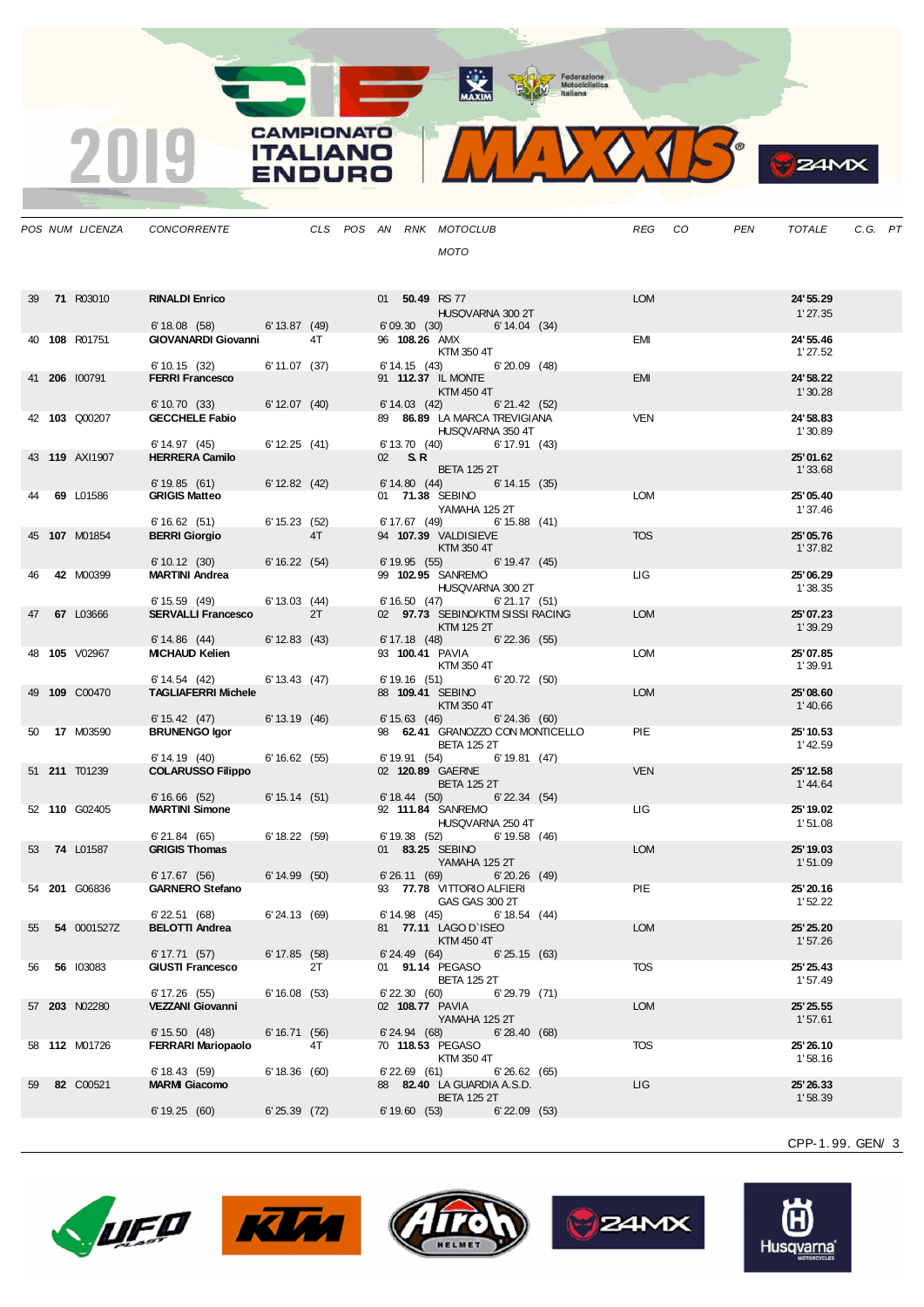MAXIM Rederazione

**CAMPIONATO** 

**ITALIANO** 

**ENDURO** 

2019

VOTS.  $\mathbf{V}$ 

|  | POS NUM LICENZA | CONCORRENTE                               |                   |    |  |                | CLS POS AN RNK MOTOCLUB                                    | REG CO     | PEN | TOTALE                | C.G. PT |  |
|--|-----------------|-------------------------------------------|-------------------|----|--|----------------|------------------------------------------------------------|------------|-----|-----------------------|---------|--|
|  |                 |                                           |                   |    |  |                | <b>MOTO</b>                                                |            |     |                       |         |  |
|  |                 |                                           |                   |    |  |                |                                                            |            |     |                       |         |  |
|  |                 |                                           |                   |    |  |                |                                                            |            |     |                       |         |  |
|  | 60 224 V00326   | <b>SCALIA Stefano</b>                     |                   |    |  |                | 94 129.34 SEBINO                                           | LOM        |     | 25' 27.07             |         |  |
|  |                 | $6'$ 22.42 (67) 6'19.48 (61)              |                   |    |  |                | KTM 350 4T<br>$6'21.07$ (59) $6'24.10$ (59)                |            |     | 1'59.13               |         |  |
|  | 61 113 H01260   | <b>DONELLI Silvio</b>                     |                   |    |  |                | 90 118.84 REGNANO                                          | EMI        |     | 25' 27.46             |         |  |
|  |                 |                                           |                   |    |  |                | HONDA 400 4T                                               |            |     | 1'59.52               |         |  |
|  | 62 61 000A1994  | 6'16.76(53)<br><b>FERRARI Matteo</b>      | 6'16.91(57)       |    |  | 6'24.58(65)    | 6'29.21(69)<br>81 102.97 VALLE STAFFORA                    | LOM        |     | 25' 28.16             |         |  |
|  |                 |                                           |                   |    |  |                | BETAMOTOR 300 2T                                           |            |     | 2'00.22               |         |  |
|  |                 | 6'25.23(74)                               | 6'19.90(63)       |    |  |                | $6'$ 20.25 $(56)$<br>$6'$ 22.78 $(56)$                     |            |     |                       |         |  |
|  | 63 215 R03001   | <b>PAGANINI Edgardo</b>                   |                   |    |  |                | 01 126.06 PAVIA<br>KTM 125 2T                              | <b>LOM</b> |     | 25' 28.34<br>2'00.40  |         |  |
|  |                 | $6'$ 20.15 $(63)$                         | 6'21.15(64)       |    |  |                | 6'20.32 (57) 6'26.72 (66)                                  |            |     |                       |         |  |
|  | 64 106 U02257   | <b>BORACCHI Claudio</b>                   |                   | 2T |  |                | 81 <b>105.35</b> AMX                                       | EMI        |     | 25'34.38              |         |  |
|  |                 | $6'$ 23.49 $(70)$                         | 6' 19.78 (62)     |    |  |                | KTM 300 2T<br>6'24.63 (66) 6'26.48 (64)                    |            |     | 2'06.44               |         |  |
|  | 65 209 U01221   | <b>GARLANDA Tommaso</b>                   |                   |    |  |                | 02 118.80 VITTORIO ALFIERI                                 | <b>PIE</b> |     | 25' 37.01             |         |  |
|  |                 |                                           |                   |    |  |                | <b>BETA 125 2T</b>                                         |            |     | 2'09.07               |         |  |
|  | 66 51 L00575    | $6'$ 22.63 $(69)$<br><b>TRAINI Jacopo</b> | $6'$ 22.73 $(66)$ |    |  |                | 6'23.89 (62) 6'27.76 (67)<br>98 62.75 OSTRA                | <b>MAR</b> |     | 25' 38.14             |         |  |
|  |                 |                                           |                   |    |  |                | <b>BETA 125 2T</b>                                         |            |     | 2' 10.20              |         |  |
|  |                 | 6'19.96(62)                               | $6' 24.77$ (71)   |    |  |                | $6'$ 28.47 $(76)$<br>6'24.94(62)                           |            |     |                       |         |  |
|  | 67 213 R03334   | <b>LELLI Dario</b>                        |                   |    |  |                | 82 122.59 VALLE IDICE<br>KTM 250 4T                        | <b>EMI</b> |     | 25' 39.54<br>2' 11.60 |         |  |
|  |                 | 6'25.14(73)                               | 6'26.24(73)       |    |  |                | $6'$ 24.17 $(63)$<br>$6'$ 23.99 $(58)$                     |            |     |                       |         |  |
|  | 68 210 M00814   | <b>FRANZI Ivan</b>                        |                   |    |  |                | 94 119.63 INTIMIANO N. NOSEDA                              | <b>LOM</b> |     | 25' 39.74             |         |  |
|  |                 | 6'20.98(64)                               | 6'26.96(76)       |    |  |                | HUSQVARNA 250 4T<br>6'27.00 (73)<br>6'24.80(61)            |            |     | 2' 11.80              |         |  |
|  | 69 207 G02712   | <b>LAZZARONI Nicola</b>                   |                   |    |  |                | 90 112.73 BBM RACING                                       | <b>LOM</b> |     | 25' 45.09             |         |  |
|  |                 |                                           |                   |    |  |                | HONDA 400 4T                                               |            |     | 2' 17.15              |         |  |
|  | 70 208 V02131   | $6'$ 22.12 $(66)$<br><b>CIUTI Simone</b>  | $6'$ 22.47 $(65)$ |    |  | 6'26.86 (72)   | $6'33.64$ (74)<br>77 113.42 MONTAGNA PISTOIESE EXTREME     | TOS        |     | 25' 50.21             |         |  |
|  |                 |                                           |                   |    |  |                | <b>BETA 300 2T</b>                                         |            |     | 2'22.27               |         |  |
|  |                 | $6'36.67$ (90)                            | 6'24.45(70)       |    |  | 6' 26.11 (69)  | $6'$ 22.98 $(57)$                                          |            |     |                       |         |  |
|  | 71 220 T02677   | <b>ROSSI Alessandro</b>                   |                   |    |  |                | 01 134.26 REGNANO<br>KTM 125 2T                            | <b>EMI</b> |     | 25' 50.35<br>2' 22.41 |         |  |
|  |                 | 6'24.00(72)                               | $6'$ 23.97 $(68)$ |    |  | 6' 27.49 (74)  | $6'34.89$ (77)                                             |            |     |                       |         |  |
|  | 72 81 M03644    | <b>SEGANTINI Matteo</b>                   |                   | 4T |  |                | 95 104.19 CASTIGLION F.NO FABRIZIO MEO<br>HUSQVARNA 350 4T | <b>TOS</b> |     | 25' 52.88<br>2' 24.94 |         |  |
|  |                 | 6'28.83(76)                               | $6'$ 23.23 $(67)$ |    |  |                | $6'26.65$ (71) $6'34.17$ (75)                              |            |     |                       |         |  |
|  | 73 228 102822   | <b>MEDICI Marcello</b>                    |                   |    |  |                | 93 144.51 AMX                                              | <b>EMI</b> |     | 25' 54.07             |         |  |
|  |                 |                                           |                   |    |  |                | KTM 450 4T<br>6'28.86 (77) 6'34.99 (79)                    |            |     | 2'26.13               |         |  |
|  | 74 241 T00293   | 6'23.57(71)<br>PILLI Sergio               | 6'26.65(75)       |    |  | 01 160.58 AMX  |                                                            | EMI        |     | 25' 58.13             |         |  |
|  |                 |                                           |                   |    |  |                | KTM 125 2T                                                 |            |     | 2'30.19               |         |  |
|  | 75 214 R00565   | 6'37.58 (92)<br><b>MARENZI Sebastiano</b> | 6'26.61(74)       |    |  |                | 6'24.64 (67)<br>6'29.30(70)<br>98 125.19 LAGO D'ISEO       | <b>LOM</b> |     | 26'04.84              |         |  |
|  |                 |                                           |                   |    |  |                | KTM 250 4T                                                 |            |     | 2'36.90               |         |  |
|  |                 | 6'28.54(75)                               | 6'35.02(98)       |    |  | 6'27.80 (75)   | 6'33.48(73)                                                |            |     |                       |         |  |
|  | 76 245 F00613   | <b>GHIDINI Paolo</b>                      |                   |    |  |                | 92 163.20 GIALLO 23 YOUNG<br>KTM 250 4T                    | LOM        |     | 26'05.95<br>2'38.01   |         |  |
|  |                 | 6'31.38 (82)                              | $6'27.42$ (77)    |    |  | 6'29.82(78)    | 6'37.33(83)                                                |            |     |                       |         |  |
|  | 77 73 Q01679    | <b>LUPATINI Diego</b>                     |                   | 4T |  |                | 95 118.88 RS 77                                            | <b>LOM</b> |     | 26'09.06              |         |  |
|  |                 | $6'30.55$ (79)                            | 6'28.27(78)       |    |  | 6'32.45(81)    | HONDA 250 4T<br>6'37.79(86)                                |            |     | 2' 41.12              |         |  |
|  | 78 223 N01025   | <b>CAMPAGNOLO Elia</b>                    |                   |    |  |                | 94 136.53 RS 77                                            | <b>LOM</b> |     | 26' 12.75             |         |  |
|  |                 |                                           |                   |    |  |                | <b>HONDA 250 4T</b>                                        |            |     | 2' 44.81              |         |  |
|  | 79 84 N02652    | 6'31.01(81)<br><b>PAVONE Luca</b>         | $6'30.59$ (82)    | 2T |  | 6'33.03 (82)   | 6'38.12(88)<br>99 108.85 SANREMO                           | <b>LIG</b> |     | 26' 14.15             |         |  |
|  |                 |                                           |                   |    |  |                | <b>BETA 125 2T</b>                                         |            |     | 2' 46.21              |         |  |
|  |                 | 6'33.57(87)                               | 6'28.81(80)       |    |  | $6'35.88$ (88) | 6'35.89(81)                                                |            |     |                       |         |  |
|  | 80 253 V00004   | <b>PAGANONI Davide</b>                    |                   |    |  |                | 00 142.17 SEBINO<br>KTM 300 2T                             | <b>LOM</b> |     | 26' 15.22<br>2' 47.28 |         |  |
|  |                 | 6'38.79 (99)                              | 6'31.47(85)       |    |  | 6'29.99 (79)   | 6'34.97(78)                                                |            |     |                       |         |  |
|  |                 |                                           |                   |    |  |                |                                                            |            |     |                       |         |  |

CPP-1. 99. GEN/ 4

**S**ZAMX









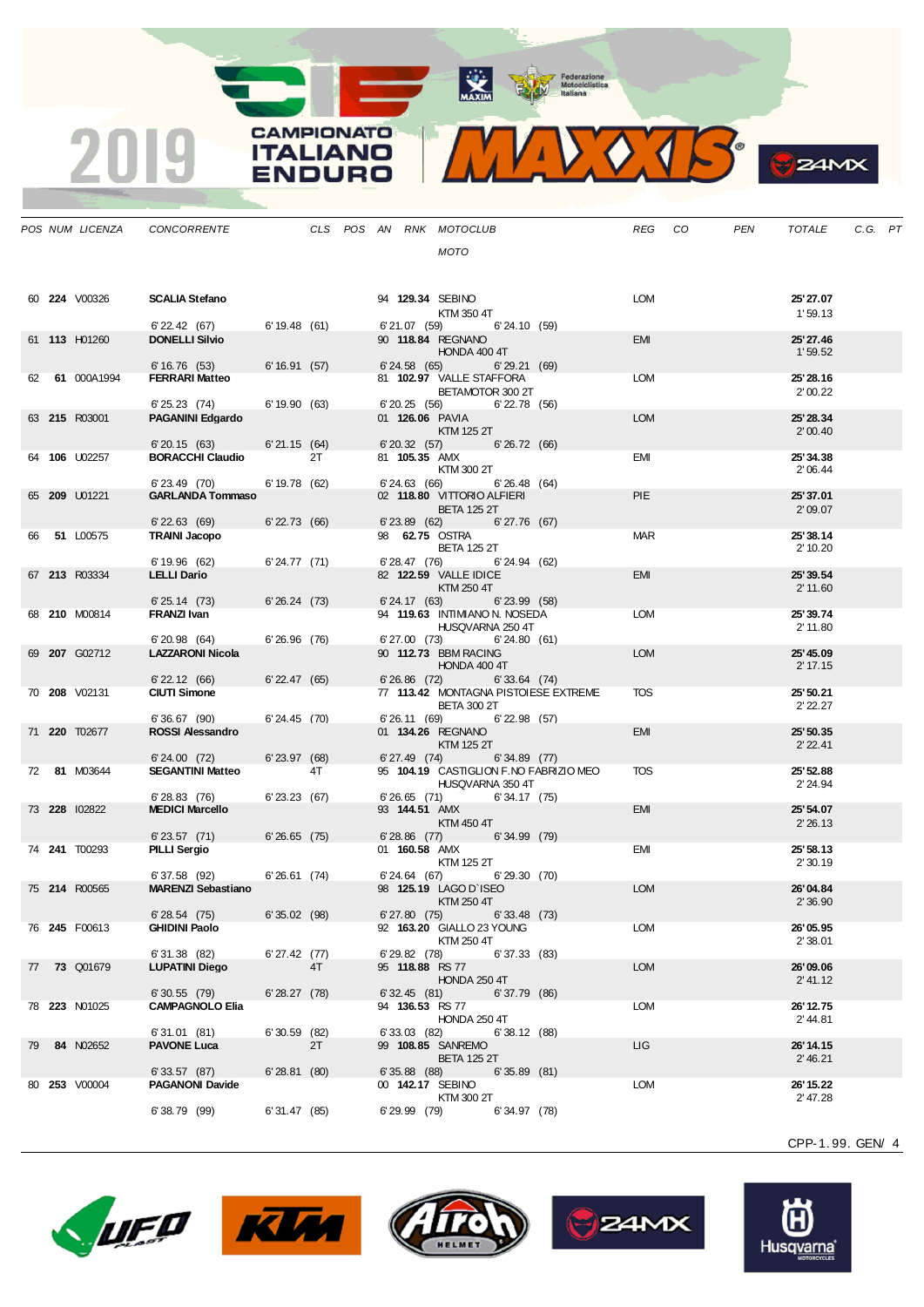MAXIM Rederazione

**CAMPIONATO** 

**ITALIANO** 

**ENDURO** 

2019

WVOJS

|  | POS NUM LICENZA       | CONCORRENTE                            |                  |    |  |                | CLS POS AN RNK MOTOCLUB                                           |               | REG CO     | PEN | TOTALE                | C.G. PT |  |
|--|-----------------------|----------------------------------------|------------------|----|--|----------------|-------------------------------------------------------------------|---------------|------------|-----|-----------------------|---------|--|
|  |                       |                                        |                  |    |  |                | <b>MOTO</b>                                                       |               |            |     |                       |         |  |
|  |                       |                                        |                  |    |  |                |                                                                   |               |            |     |                       |         |  |
|  |                       |                                        |                  |    |  |                |                                                                   |               |            |     |                       |         |  |
|  | 81 226 L00814         | <b>CARGIOLLI Leonardo</b>              |                  |    |  |                | 92 140.77 A.M.C. GARFAGNANA<br><b>HONDA 250 4T</b>                |               | <b>TOS</b> |     | 26' 15.58<br>2' 47.64 |         |  |
|  |                       | 6'29.91(77)                            | 6'32.63(86)      |    |  |                | 6' 36.87 (93) 6' 36.17 (82)                                       |               |            |     |                       |         |  |
|  | 82 111 S01428         | <b>BETTINI Marco</b>                   |                  | 2T |  |                | 72 113.52 ALTA VALLE RENO<br>KTM 300 2T                           |               | EMI        |     | 26' 16.82<br>2'48.88  |         |  |
|  |                       | 6'33.01 (86)                           | 6'28.39(79)      |    |  | 6' 33.42 (84)  | 6' 42.00 (92)                                                     |               |            |     |                       |         |  |
|  | 83 <b>40</b> 0001090T | <b>PEDERSOLI Matteo</b>                |                  | 2T |  |                | 76 121.21 SEBINO                                                  |               | <b>LOM</b> |     | 26' 16.89             |         |  |
|  |                       | 6'38.35(97)                            | 6'32.85(88)      |    |  |                | <b>BETA 250 2T</b><br>$6'30.56$ (80) $6'35.13$ (80)               |               |            |     | 2' 48.95              |         |  |
|  | 84 218 M01317         | <b>VALENTINI Cristian</b>              |                  |    |  |                | 02 132.20 CIVEZZANO                                               |               | <b>PTR</b> |     | 26' 17.81             |         |  |
|  |                       | 6'30.32 (78)                           | 6'34.56(95)      |    |  |                | SHERCO 125 2T<br>6' 35.47 (87) 6' 37.46 (84)                      |               |            |     | 2' 49.87              |         |  |
|  | 85 229 G01181         | <b>COMETTA Emanuele</b>                |                  |    |  |                | 91 146.94 CEVA                                                    |               | <b>PIE</b> |     | 26' 18.61             |         |  |
|  |                       |                                        |                  |    |  |                | <b>HONDA 250 4T</b>                                               |               |            |     | 2'50.67               |         |  |
|  | 86 217 Q03175         | 6'30.60 (80)<br><b>POLONI Federico</b> | 6'30.66(83)      |    |  |                | 6' 33.29 (83) 6' 44.06 (98)<br>99 129.15 BERGAMO/SCUDERIA CASAZZA |               | <b>LOM</b> |     | 26' 24.26             |         |  |
|  |                       |                                        |                  |    |  |                | HUSQVARNA 250 4T                                                  |               |            |     | 2' 56.32              |         |  |
|  | 87 225 U00797         | 6'38.12(95)<br><b>MONACO Ermanno</b>   | 6'34.91 (97)     |    |  |                | 6'36.37 (91) 6'34.86 (76)<br>79 138.11 VALLE IDICE                |               | <b>EMI</b> |     | 26'24.81              |         |  |
|  |                       |                                        |                  |    |  |                | HUSQVARNA 350 4T                                                  |               |            |     | 2'56.87               |         |  |
|  |                       | 6' 32.80 (85)                          | $6'33.65$ (91)   |    |  |                | 6' 35.90 (89)<br>6' 42.46 (94)                                    |               |            |     |                       |         |  |
|  | 88 237 F01700         | <b>LUDI Walter</b>                     |                  |    |  |                | 85 156.87 ENDURO SANREMO<br><b>BETA 300 2T</b>                    |               | LIG.       |     | 26' 25.70<br>2'57.76  |         |  |
|  |                       | 6'34.91 (88)                           | 6'35.58 (99)     |    |  |                | 6' 37.70 (94) 6' 37.51 (85)                                       |               |            |     |                       |         |  |
|  | 89 219 101478         | <b>SONZOGNI Michele</b>                |                  |    |  |                | 81 132.33 SEBINO<br>HUSQVARNA 300 2T                              |               | <b>LOM</b> |     | 26' 26.40<br>2'58.46  |         |  |
|  |                       | 6'39.08 (101)                          | 6'32.91(89)      |    |  |                | 6' 36.38 (92)<br>6'38.03(87)                                      |               |            |     |                       |         |  |
|  | 90 238 M00945         | <b>NASSETTI Claudio</b>                |                  |    |  |                | 93 159.25 AMX                                                     |               | EMI        |     | 26' 26.92             |         |  |
|  |                       | 6'37.61(93)                            | 6'31.09(84)      |    |  |                | HUSQVARNA 125 2T<br>6' 36.14 (90)<br>$6'$ 42.08 (93)              |               |            |     | 2'58.98               |         |  |
|  | 91 260 T05278         | <b>CASINI ROPA Mattia</b>              |                  |    |  |                | 02 210.98 IL MONTE                                                |               | <b>EMI</b> |     | 26'29.73              |         |  |
|  |                       | 6'35.56(89)                            | 6'33.65(91)      |    |  | 6' 38.72 (95)  | <b>BETA 125 2T</b><br>6' 41.80 (91)                               |               |            |     | 3'01.79               |         |  |
|  | 92 222 T05555         | <b>MAGRI Federico</b>                  |                  |    |  |                | 02 135.51 COSTA VOLPINO                                           |               | LOM        |     | 26'30.08              |         |  |
|  |                       | 6'40.95 (104)                          | 6'33.46(90)      |    |  |                | KTM 125 2T<br>$6'35.42$ (86) $6'40.25$ (89)                       |               |            |     | 3'02.14               |         |  |
|  | 93 114 0002660E       | <b>ZOPPAS Matteo</b>                   |                  | 4T |  |                | 74 138.36 ALBATROS                                                |               | <b>FVG</b> |     | 26' 35.34             |         |  |
|  |                       |                                        |                  |    |  |                | KTM 350 4T                                                        |               |            |     | 3'07.40               |         |  |
|  | 94 212 T00924         | 6'32.15(83)<br><b>PIEDIMONTE Denis</b> | 6'34.61(96)      |    |  |                | 6' 33.67 (85) 6' 54.91 (109)<br>01 122.40 ALASSIO                 |               | LIG.       |     | 26' 37.11             |         |  |
|  |                       |                                        |                  |    |  |                | YAMAHA 125 2T                                                     |               |            |     | 3'09.17               |         |  |
|  | 95 254 0001399Y       | 6'37.23 (91)<br><b>BACCI Gabriele</b>  | $6'36.65$ (100)  |    |  |                | 6'40.34 (98)<br>$6'$ 42.89 (96)<br>82 187.99 COSTA ETRUSCA        |               | <b>TOS</b> |     | 26' 37.98             |         |  |
|  |                       |                                        |                  |    |  |                | HUSQVARNA 300 2T                                                  |               |            |     | 3' 10.04              |         |  |
|  | 96 227 L01632         | 6'38.10(94)<br><b>SAPORITI Elia</b>    | 6'38.47(101)     |    |  |                | 6'40.68 (99) 6'40.73 (90)<br>01 142.55 PAVIA                      |               | <b>LOM</b> |     | 26' 41.74             |         |  |
|  |                       |                                        |                  |    |  |                | SHERCO 125 2T                                                     |               |            |     | 3' 13.80              |         |  |
|  |                       | 6'38.84 (100)                          | 6'32.75(87)      |    |  |                | 6' 45.13 (103)                                                    | 6'45.02 (100) |            |     |                       |         |  |
|  | 97 118 S00902         | <b>GELSOMINI Cristian</b>              |                  | 4T |  |                | 70 179.50 ALTA VALLE RENO<br>KTM 250 4T                           |               | EMI        |     | 26' 44.77<br>3' 16.83 |         |  |
|  |                       | 6'38.31 (96)                           | 6'34.37(94)      |    |  | $6'39.49$ (97) |                                                                   | 6'52.60(108)  |            |     |                       |         |  |
|  | 98 216 T05159         | <b>GRANATI Matteo</b>                  |                  |    |  |                | 02 128.69 INOSSIDABILI TERNI<br><b>BETA 125 2T</b>                |               | <b>UMB</b> |     | 26' 46.01<br>3' 18.07 |         |  |
|  |                       | 6'32.74(84)                            | 6'29.20(81)      |    |  | 7' 11.93 (131) | 6'32.14(72)                                                       |               |            |     |                       |         |  |
|  | 99 230 100413         | <b>BORDOLI Eros</b>                    |                  |    |  |                | 75 147.86 SEBINO                                                  |               | <b>LOM</b> |     | 26' 49.27             |         |  |
|  |                       | 6' 40.15 (102)                         | $6' 41.04$ (103) |    |  | 6'43.36 (102)  | KTM 300 2T<br>6' 44.72 (99)                                       |               |            |     | 3'21.33               |         |  |
|  | 100 259 S02547        | <b>BELOMETTI Matteo</b>                |                  |    |  |                | 94 210.69 LAGO D`ISEO                                             |               | LOM        |     | 26'50.76              |         |  |
|  |                       | $6'38.56$ (98)                         | $6'33.78$ (93)   |    |  | 6'41.71 (101)  | KTM 250 2T                                                        | 6'56.71(114)  |            |     | 3' 22.82              |         |  |
|  | 101 221 S01080        | <b>MAGONI Robert</b>                   |                  |    |  |                | 89 135.38 BERGAMO/SC. PONTE NOSSA MC B                            |               | <b>LOM</b> |     | 26' 55.24             |         |  |
|  |                       | 6'44.66 (109)                          | 6'41.73 (105)    |    |  |                | KTM 350 4T<br>6'41.60(100)<br>6'47.25 (103)                       |               |            |     | 3'27.30               |         |  |
|  |                       |                                        |                  |    |  |                |                                                                   |               |            |     |                       |         |  |

CPP-1. 99. GEN/ 5

**B**ZAMX









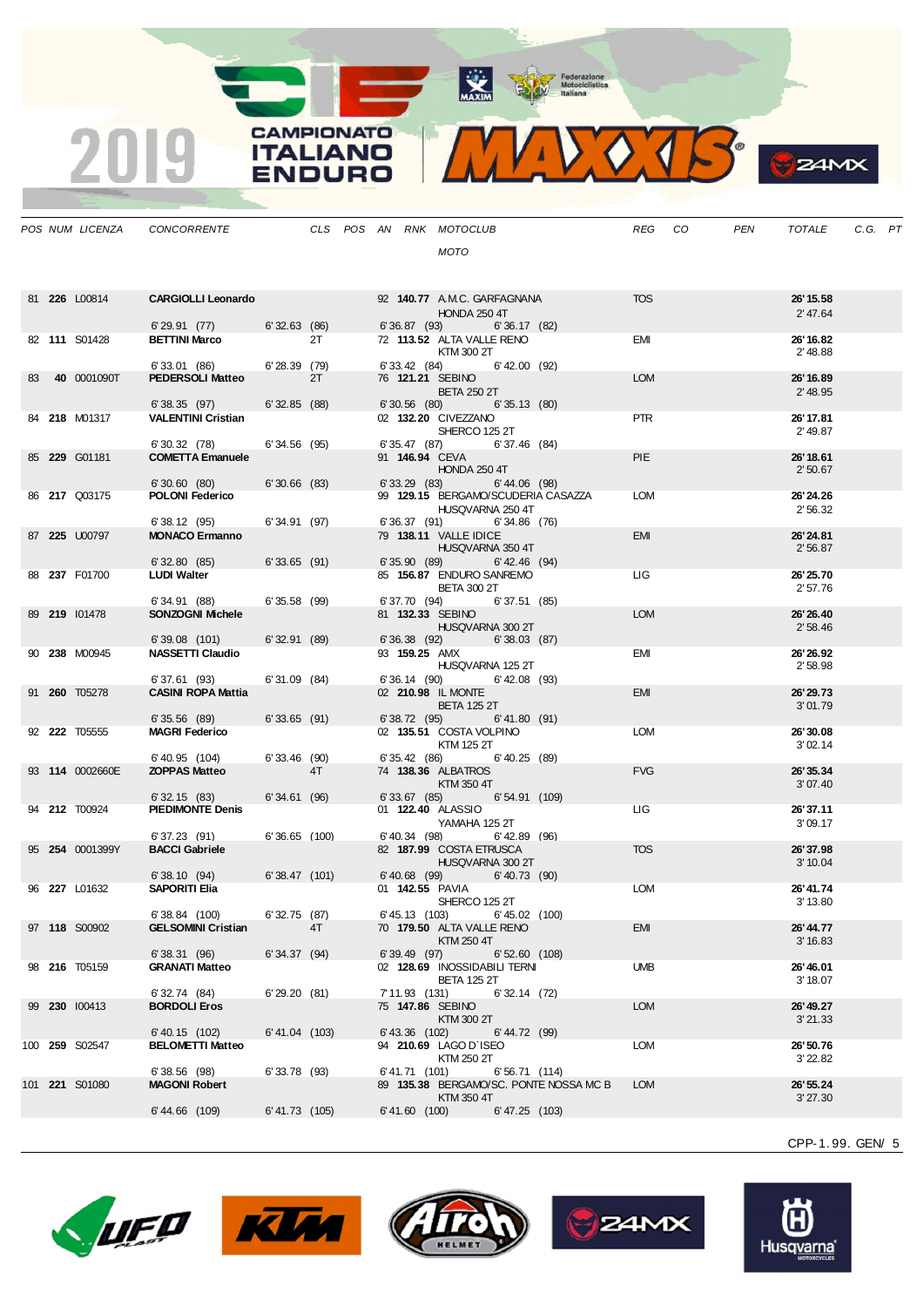MAXIM Rederazione

**CAMPIONATO** 

**ITALIANO** 

**ENDURO** 

2019

VOTS.  $\mathbf{V}$ 

|  | POS NUM LICENZA       | CONCORRENTE                                |                    |  |                  | CLS POS AN RNK MOTOCLUB                                    | REG CO     | PEN | TOTALE                | C.G. PT |  |
|--|-----------------------|--------------------------------------------|--------------------|--|------------------|------------------------------------------------------------|------------|-----|-----------------------|---------|--|
|  |                       |                                            |                    |  |                  | MOTO                                                       |            |     |                       |         |  |
|  | 102 <b>275 U00696</b> | MATTAROZZI Nicolo`                         |                    |  |                  | 83 329.28 PEGASO                                           | <b>TOS</b> |     | 26' 55.67             |         |  |
|  |                       |                                            |                    |  |                  | HUSQVARNA 300 2T                                           |            |     | 3'27.73               |         |  |
|  | 103 231 N00463        | 6'40.91 (103)<br><b>VOLPI Agostino</b>     | 6'40.66 (102)      |  |                  | $6'51.51$ (113) $6'42.59$ (95)<br>76 147.89 SEBINO         | <b>LOM</b> |     | 26' 57.25             |         |  |
|  |                       |                                            |                    |  |                  | HONDA 450 4T                                               |            |     | 3' 29.31              |         |  |
|  | 104 242 Q01057        | 6'46.46 (112)<br><b>CORRADO Andrea</b>     | 6'48.15 (112)      |  | 6' 39.47 (96)    | $6'$ 43.17 (97)<br>87 161.00 TRIESTE                       | <b>FVG</b> |     | 27'05.32              |         |  |
|  |                       |                                            |                    |  |                  | SHERCO 250 2T                                              |            |     | 3'37.38               |         |  |
|  | 105 267 T02318        | 6'49.60 (115)<br><b>GASPARRI Tommaso</b>   | $6'$ 42.30 $(106)$ |  | 6' 46.20 (106)   | $6' 47.22$ (102)<br>99 235.13 ISOLA D'ELBA                 | <b>TOS</b> |     | 27'08.41              |         |  |
|  |                       |                                            |                    |  |                  | HUSQVARNA 250 4T                                           |            |     | 3' 40.47              |         |  |
|  |                       | 6' 42.78 (106)                             | 6'43.70 (108)      |  |                  | $6'46.96$ (108)<br>6'54.97(111)                            |            |     |                       |         |  |
|  | 106 236 Q02011        | ROSSI Jacopo                               |                    |  |                  | 98 156.47 BERGAMO/SCUDERIA CASAZZA<br>GAS GAS 250 2T       | LOM        |     | 27'08.96<br>3'41.02   |         |  |
|  |                       | 6'46.64 (113)                              | 6'46.05(111)       |  |                  | 6'47.73 (110)<br>$6' 48.54$ (104)                          |            |     |                       |         |  |
|  | 107 252 M01511        | <b>PASCALE Silvio</b>                      |                    |  |                  | 93 185.84 TIGULLIO MOTOR CLUB<br><b>BETA 350 4T</b>        | LIG.       |     | 27' 11.64<br>3'43.70  |         |  |
|  |                       | 6'49.81 (116)                              | 6' 45.41 (110)     |  |                  | $6' 45.49$ (104) $6' 50.93$ (107)                          |            |     |                       |         |  |
|  | 108 <b>250</b> Q00560 | <b>XAUSA Antonio</b>                       |                    |  |                  | 62 180.80 LA MARCA TREVIGIANA<br>KTM 250 2T                | <b>VEN</b> |     | 27' 15.33<br>3'47.39  |         |  |
|  |                       | 6'41.54 (105)                              | 6'41.32 (104)      |  |                  | 6'50.61 (111) 7'01.86 (121)                                |            |     |                       |         |  |
|  | 109 264 S05578        | <b>SEGALLA Giacomo</b>                     |                    |  |                  | 98 225.02 LA MARCA TREVIGIANA<br>KTM 350 4T                | <b>VEN</b> |     | 27' 16.60<br>3' 48.66 |         |  |
|  |                       | $6'$ 42.89 $(107)$                         | $6' 48.63$ (114)   |  |                  | 6' 46.48 (107) 6' 58.60 (118)                              |            |     |                       |         |  |
|  | 110 244 U00256        | <b>BALDUZZI Ivan</b>                       |                    |  |                  | 94 162.63 BERGAMO/SC. PONTE NOSSA MC B                     | <b>LOM</b> |     | 27' 17.23             |         |  |
|  |                       | 6' 51.68 (120) 6' 44.68 (109)              |                    |  |                  | KTM 125 2T<br>6'50.83 (112) 6'50.04 (106)                  |            |     | 3'49.29               |         |  |
|  | 111 247 P01763        | <b>MELI Antonello</b>                      |                    |  |                  | 76 166.69 VITTORIO ALFIERI                                 | <b>PIE</b> |     | 27' 17.59             |         |  |
|  |                       | 6'54.38 (121)                              | 6'50.34 (116)      |  | $6' 45.93$ (105) | <b>BETA 300 2T</b><br>6'46.94 (101)                        |            |     | 3' 49.65              |         |  |
|  | 112 255 102107        | PERSIANI Gianni                            |                    |  |                  | 63 191.37 ALTA VALLE RENO                                  | EMI        |     | 27' 18.08             |         |  |
|  |                       | 6' 45.22 (110)                             | 6'50.20(115)       |  | 6'47.28 (109)    | KTM 250 4T<br>6'55.38 (112)                                |            |     | 3'50.14               |         |  |
|  | 113 269 104195        | <b>INCERTI Simone</b>                      |                    |  |                  | 96 244.54 REGNANO                                          | <b>EMI</b> |     | 27' 21.56             |         |  |
|  |                       | 6'51.52(119)                               | $6'$ 42.78 $(107)$ |  |                  | KTM 250 4T<br>6'51.74 (114)<br>6'55.52(113)                |            |     | 3'53.62               |         |  |
|  | 114 251 T00897        | <b>BALLARDINI Diego</b>                    |                    |  |                  | 93 184.50 SEBINO                                           | <b>LOM</b> |     | 27' 24.21             |         |  |
|  |                       | 6'47.61 (114)                              | 6' 48.51 (113)     |  |                  | KTM 250 4T<br>6' 53.13 (116)<br>6'54.96(110)               |            |     | 3'56.27               |         |  |
|  | 115 <b>273</b> T01312 | <b>MENOZZI Thomas</b>                      |                    |  |                  | 81 285.51 ALTA VALLE RENO                                  | <b>EMI</b> |     | 27' 26.15             |         |  |
|  |                       |                                            |                    |  |                  | KTM 250 4T                                                 |            |     | 3'58.21               |         |  |
|  | 116 235 U04682        | $6'50.43$ (117)<br><b>LANZA Nicola</b>     | 6'51.87(120)       |  |                  | 6' 54.08 (117) 6' 49.77 (105)<br>92 156.45 SEBINO          | <b>LOM</b> |     | 27' 30.73             |         |  |
|  |                       |                                            |                    |  |                  | <b>BETA 300 2T</b>                                         |            |     | 4'02.79               |         |  |
|  | 117 265 S01078        | 6' 44.18 (108)<br><b>CONSOLINI Roberto</b> | 6'51.83 (119)      |  |                  | 6'51.98 (115) 7'02.74 (123)<br>72 230.88 SCUDERIA DOLOMITI | <b>PBZ</b> |     | 27' 34.56             |         |  |
|  |                       |                                            |                    |  |                  | FANTIC MOTOR 300 2T                                        |            |     | 4'06.62               |         |  |
|  | 118 233 L00266        | 6'46.31(111)<br><b>FERRARI Edoardo</b>     | 6'53.17(121)       |  |                  | $6'58.36$ (121)<br>6'56.72(115)<br>66 154.19 RS 77         | <b>LOM</b> |     | 27' 45.85             |         |  |
|  |                       |                                            |                    |  |                  | <b>BETA 300 2T</b>                                         |            |     | 4' 17.91              |         |  |
|  | 119 258 0002411E      | 6' 56.57 (124)<br><b>MARINI Alessandro</b> | $6'50.36$ (117)    |  | 6'56.21(120)     | 7'02.71 (122)<br>57 205.58 VALDIBURE PISTOIESE             | <b>TOS</b> |     | 27' 49.85             |         |  |
|  |                       |                                            |                    |  |                  | KTM 300 2T                                                 |            |     | 4' 21.91              |         |  |
|  | 120 232 N01168        | 7'00.62 (131)<br><b>ZORLONI Alberto</b>    | $6'56.61$ (125)    |  | 6'54.39(118)     | 6'58.23(117)                                               | <b>LOM</b> |     |                       |         |  |
|  |                       |                                            |                    |  |                  | 77 149.27 SEBINO<br>YAMAHA 250 4T                          |            |     | 27' 51.86<br>4' 23.92 |         |  |
|  |                       | 6' 54.81 (122)                             | $6'56.83$ (126)    |  | 7'00.49 (122)    | 6'59.73(119)                                               |            |     |                       |         |  |
|  | 121 256 R00871        | <b>BIANCHI Luca</b>                        |                    |  |                  | 98 <b>201.13</b> GIALLO 23 YOUNG<br>TM 300 2T              | <b>LOM</b> |     | 27' 55.81<br>4' 27.87 |         |  |
|  |                       | $6'50.85$ (118)                            | $6'50.66$ (118)    |  | $7'14.42$ (133)  | $6'59.88$ (120)                                            |            |     |                       |         |  |
|  | 122 <b>249</b> U00811 | DE MARZI Cirillo                           |                    |  |                  | 78 179.50 TARO-TARO-TARO<br>TM 300 2T                      | EMI        |     | 27' 56.03<br>4'28.09  |         |  |
|  |                       | 7' 06.92 (136)                             | 6'55.07(124)       |  | $6'55.93$ (119)  | 6'58.11(116)                                               |            |     |                       |         |  |

CPP-1. 99. GEN/ 6

**S**ZAMX